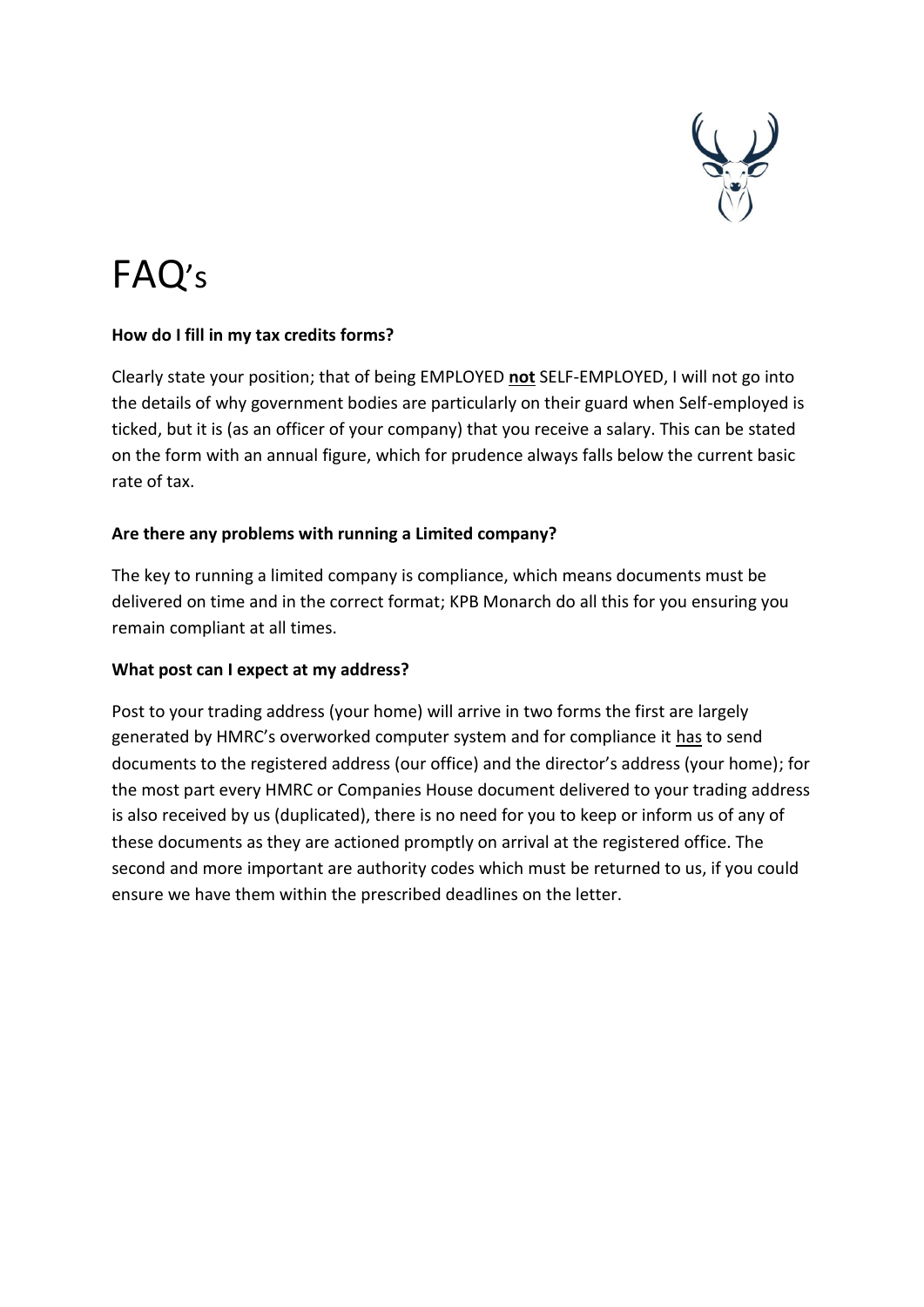#### **Do I need a separate bank account?**

No, the issues surrounding this are complex but there remains no legal requirement to open a dedicated company bank account. HMRC have frowned upon the payment of monies into personal accounts from 2012 and have used this as an instruction to agents and end users, who in turn have construed this as a legal requirement. Monies paid to you through invoicing have clear and concise details of a company gain, these are received into a safe and secure account of your choice. The benefits of using a dedicated bank account are numerous but hinge on the aspect that exercising due diligence at year end we would need to see statements from the account, which may contain large amounts of unrelated transactions to the company's business and we have no need to search personal transactions. Therefore it is clear that a dedicated bank account containing exclusively the transactions associated with the business is best for us, as we only record the business transactions.

#### **What happens to my money each week?**

The gross invoice value is paid into your chosen bank account; we do not enter into this transaction as we are not an MSC (Managed Service Company) and do not extract deductions at source (as with umbrella companies). The running expenses for administration and compliance, the national insurance and finally the company tax estimated to be due, can be held back each week from gross amount (amounts supplied by KPB Monarch). The net amount is yours to discharge your professional duties as salary, expenses and dividend.

#### **How is my net wage arrived at?**

After KPB Monarch have informed you of current running costs the remainder of the income is yours as the director and is first a salary; an amount best extracted as a fixed amount each week, to comply with HMRC reporting using the RTI online pay scheme for your company. The second; all available expenses to discharge your professional duties as the director. The final reconciliation amount will be the dividend reported and 'paid down' from director's loan account each quarter.

#### **How will I pay my National Insurance?**

You are paid as an officer of the company with the title 'Director', as such there exists no contract of employment between you and the company and you have no requirement to be paid rates in line with National Minimum Wage (NMW). Therefore you can work diligently for the benefit of the company with no financial reward whatsoever. We do elect to pay you, through your registered PAYE Scheme, below the basic rate (BR); in line with the chancellor's budget statements. However we are also keen that you pay National Insurance at the best rate Class 1 contributions, this is computed with regard to your position as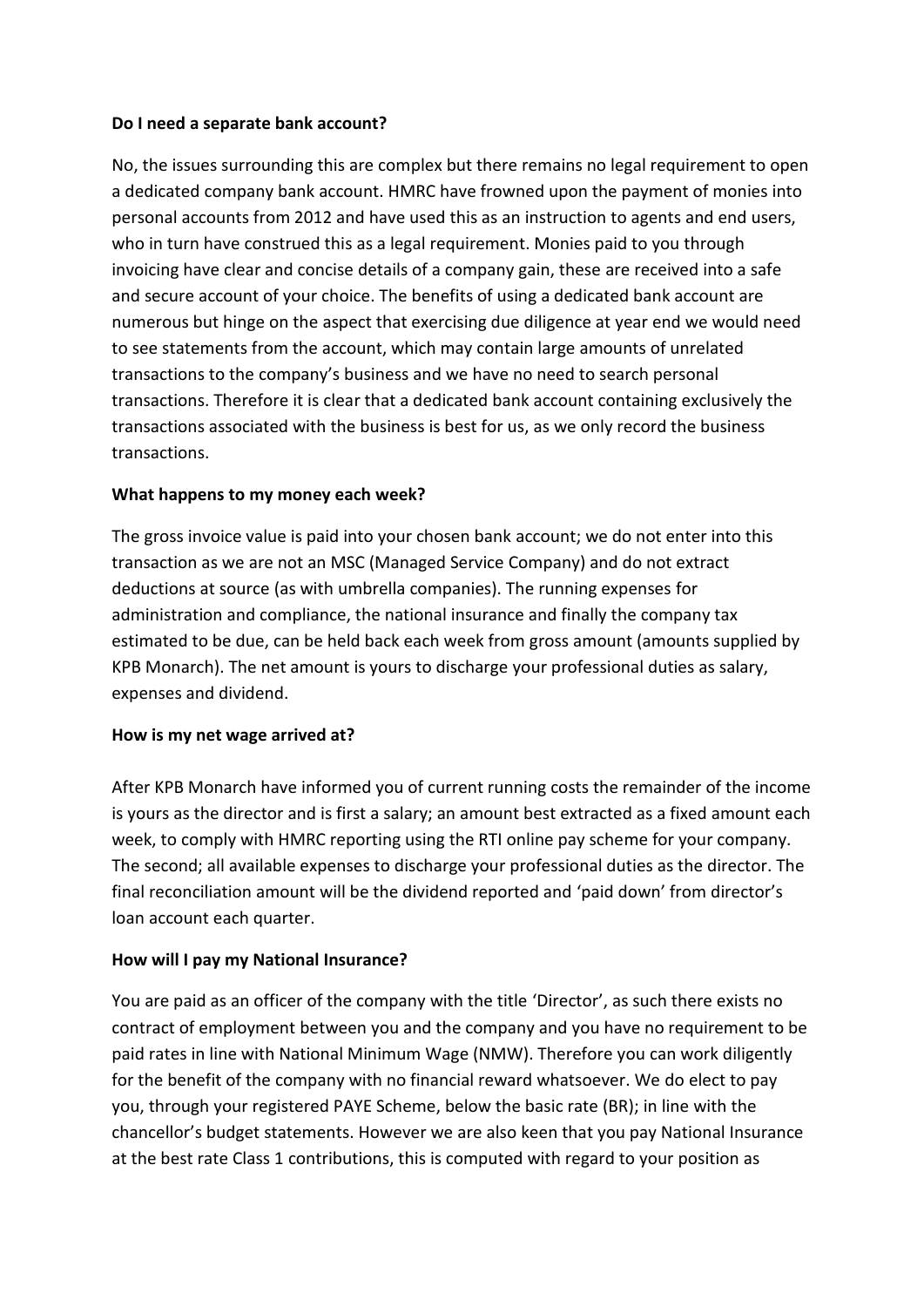director and is gathered cumulatively each year (fiscal). So at the end of each tax year an amount becomes due to settle the class 1 liability, this will ensure your pension contributions remain uninterrupted during your directorship.

## **What receipts do I need to send you?**

In line with your working patterns each week we compute the HMRC benchmarks for allowable expenses (whilst executing your professional duties) to include generous meal allowances, nights away from your trading address and travelling mileage. These are all entered into the ledgers each week with reference to your working patterns, with no requirement to keep receipts. Receipts are required for training expenses, printing, stationary, telephones, work wear and any additions to your equipment, computers, printers, scanners etc. The list is exhaustive and we are able to provide narrative to any request which we feel may qualify for legitimate expense claims.

# **Can I involve my wife or partner?**

Yes you can, in line with her or his tax coding it is possible that they can perform some administrative duties on a daily or weekly basis and receive a small salary recorded through the companies PAYE Scheme.

# **Do I get sick pay or holiday pay?**

The provision for holiday pay in a 'contract of employment' means that your employer is extracting a provision, to pay you when you take annual leave (a cost to you). As you now work for your own company you also can make whatever provision you wish, mostly the increased savings experienced by operating the company allow you to take whatever holiday you wish, but in line with business practice 'no work' has always resulted in 'no pay'! Sick pay is not drawn from the company salary scheme as it has no provision (with the lower salary paid to directors) however as you always pay NIC at class 1 you can seek ESA which was the old 'incapacity benefit', through your local Job Centre; the application is simple and we provide all documentation to support your claim.

# **Can I still get a mortgage?**

Yes, mortgage lenders and providers have suffered a large upheaval recently and new MMR regulations have restricted lending, however many mutual societies (not many banks) have taken a long view and providing your trading is regular and brisk (not to many holidays) they will look at accounts for two years trading and grant loans. There must be some advance notice if you wish to apply for a mortgage; this is so that the figures can be reported to support your application. The reporting has to be correct and in line with reporting standards (FRSSE). The essence of the revision in reporting has roots in the difference between PAYE and the way a director receives his or her salary. A full time position under the pay as you earn scheme results in a net wage after deductions for you to use for the